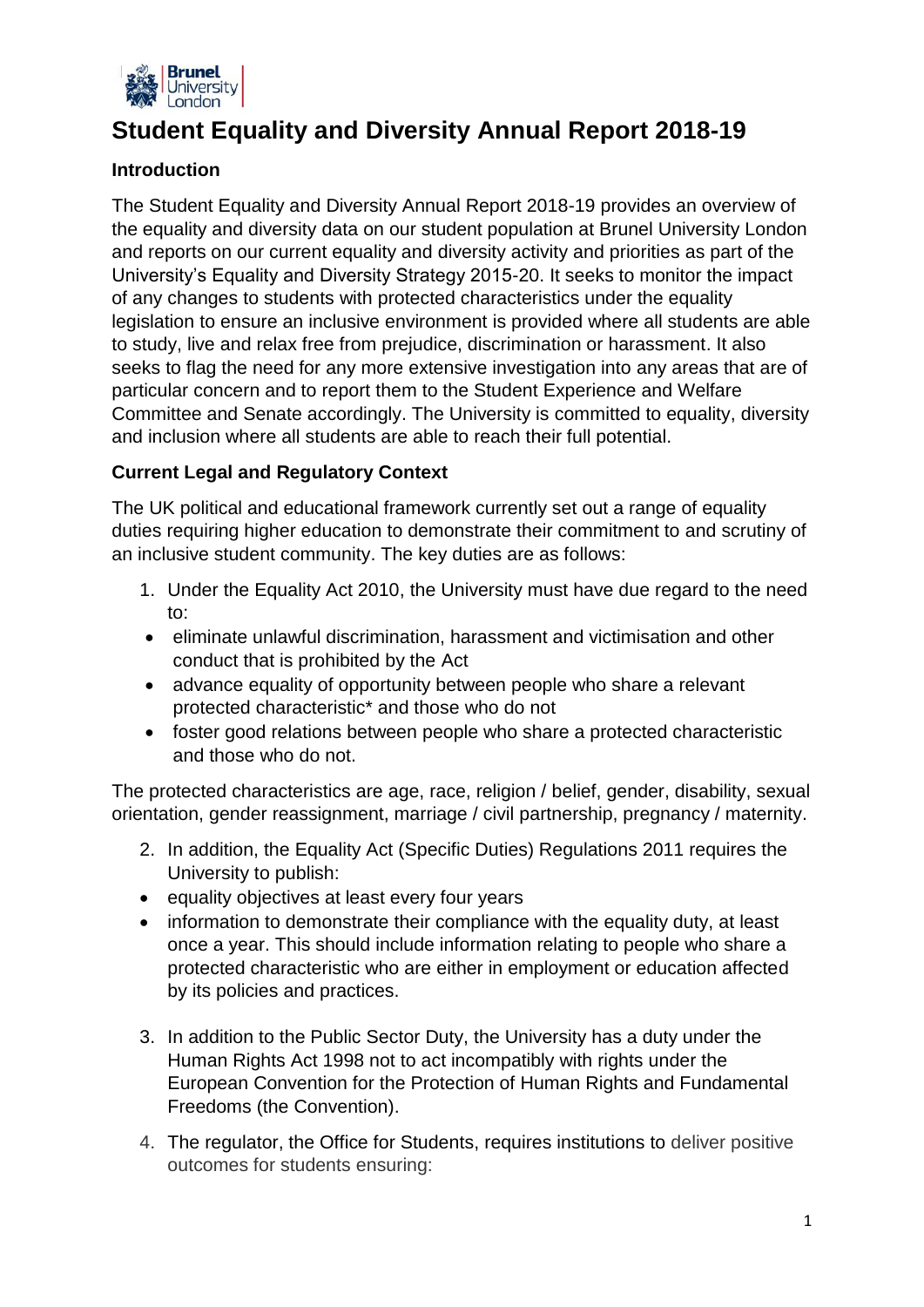

- that all students, from all backgrounds, and with the ability and desire to undertake higher education, receive a high quality academic experience, with their interests protected while they study (or in the event a provider, campus or course closes)
- that all students are able to progress into employment or further study, and their qualifications hold value over time.

In order to achieve this equality of opportunity the OfS has set long term ambitious targets to eliminate inequalities with a particular emphasis on the following:

- the gap in entry rates and participation at higher tariff providers between the most and least represented groups
- the gap in non-continuation between the most and least represented groups
- the gap in degree outcomes between white and black students
- the gap in degree outcomes between disabled and non-disabled students.

Brunel is required to set its own working targets to achieve these targets in the form of an Access and Participation Plan. The 5 year plan for 2020-21 is currently underdevelopment and is led by the Vice Provost (Education). It should be noted that three of the underrepresented groups defined by the OfS also coincide with the equality protected characteristics: age, ethnicity and disability.

- 5 The Office of the Independent Adjudicator in its recent Good Practice Framework for Disciplinary Cases stated that: "Providers should raise awareness of the behaviour and conduct expected of students, using educational initiatives to challenge negative attitudes and stereotypes, and equip staff and students to identify and challenge unacceptable behaviour."
- 6 In line with the Committee of University Chairs (CUC) Higher Education Code of Governance, the University has a duty to promote equality and diversity in all aspects of our community life and work.

## **Brunel Equality and Diversity Strategy**

The Brunel 2030 Vision set an ambitious target of enabling students to realise their potential irrespective of social or cultural backgrounds. Our Vision places equality and diversity at the heart of all we do and inspires us to excel by working together to maximise the benefits of our diverse community.

We are currently working to the University's Equality and Diversity Strategy 2015- 2020 which supports the University's Vision and is guided by its values. The Strategy sets out our proposals to meet our legal duties under the Equality Act but also to promote a culture where the diversity of our students is valued. Our equality and diversity values are at the core of developing an innovative, creative and inclusive environment: enhancing networks to support protected and underrepresented characteristics. It applies to all individuals who study, work for us or visit, and to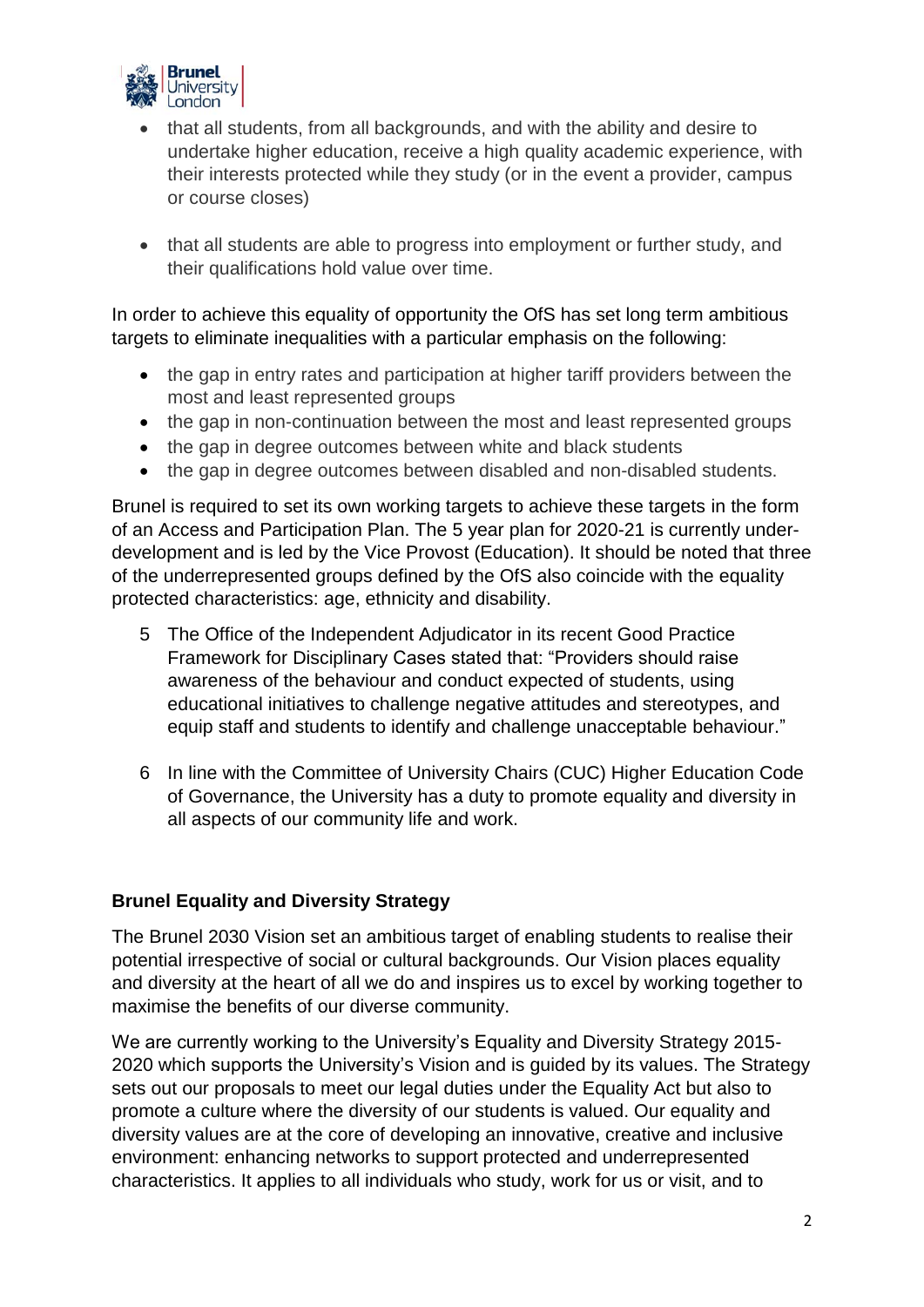

those who are more broadly associated with Brunel and includes staff, alumni, visitors, contractors, suppliers, and partners regardless of any social or cultural difference.

## **Student Population Data**

The next section will present an analysis of student data for the University across the last five years and looks at overall student population plus undergraduate attrition and degree awards for students for seven of the nine protected equality characteristics. Note Universities are not required to report on the remaining two: maternity and pregnancy, and marriage and civil partnership. The whole population data includes students on undergraduate and integrated masters' programmes, post graduate taught and post graduate research programmes for this current year 2018- 19; whilst the further outcomes analysis in this report focuses specifically on key issues and patterns amongst the undergraduate students for 5 years to 2017-18. The data source is Brunel Internal Data May 2019 (via Planning).

#### **Whole University**

1

Prior to looking at the characteristic data in detail, this section introduces the average levels of student population and attrition and attainment levels across the whole university. This academic year 2018-19 Brunel has a current student population<sup>1</sup> of 14,683 which is an increase of 6% from 13,893 in 2017-18. The majority of our students are studying undergraduate programmes and this year sees the highest total population size of the last five years at 10,981 against a 5-year average of 10,105. Taught postgraduate courses (including PGCE) are also at their highest at 2,889 compared to a 5-year average of 2,687. However the number studying postgraduate research degrees have decreased from 884 in 2017-18 to 813 this year, with a 5 year average of 990. For further breakdown of the student population in 2018–19 see Figure 1 overleaf:

<sup>&</sup>lt;sup>1</sup> All population numbers quoted represent total headcount of all in-year registrations, including Foundation years, Apprenticeships, other non-degree UG programmes like Community Nursing, exchange and associate students, etc. This is considered to be the most appropriate basis to look at equality characteristics, but may differ from other published population snapshot data.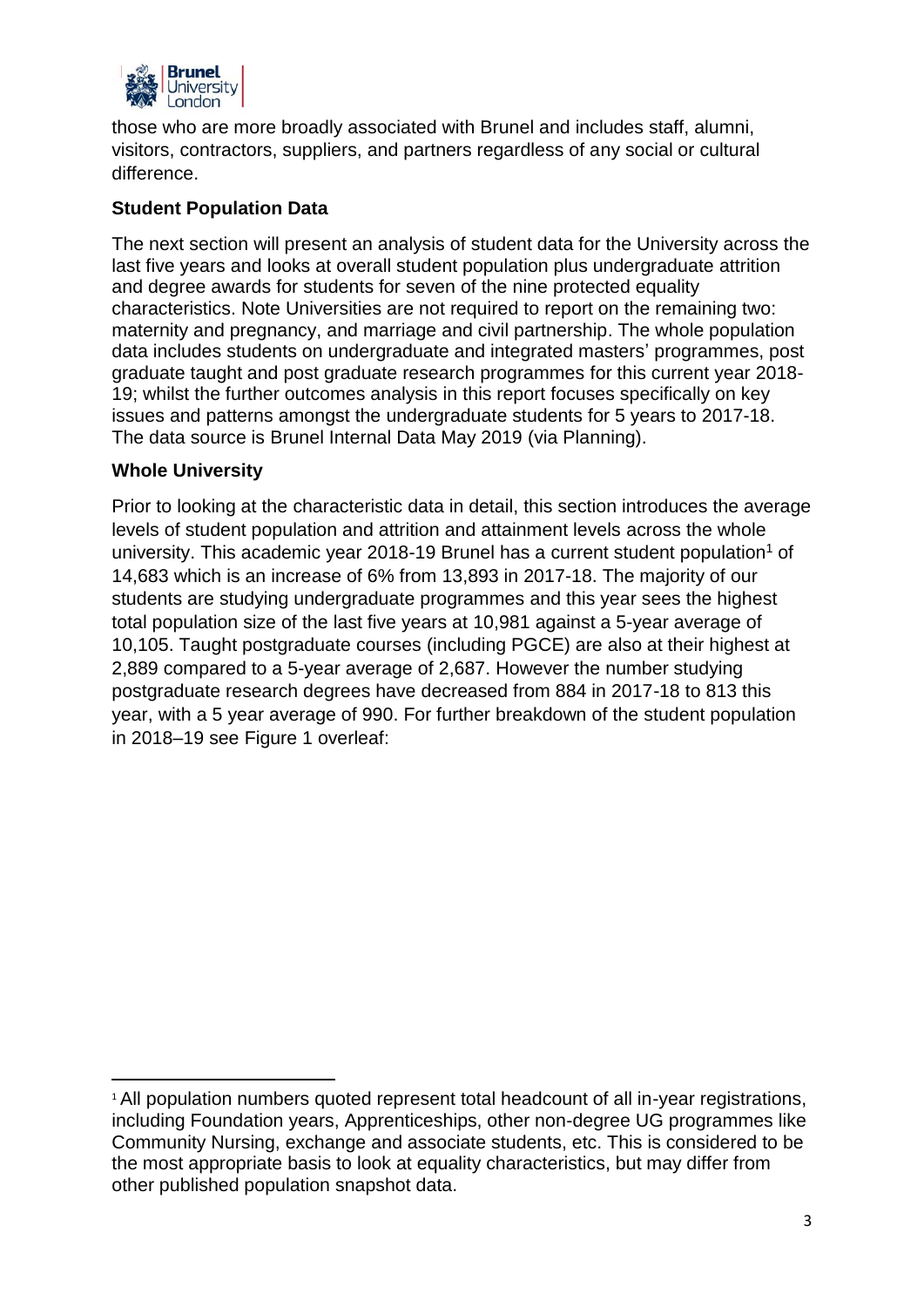



**Figure 1: Course Group Data 2018-19**

# **Attrition**

In 2017-18 first-year attrition within Brunel's undergraduate cohort (across mainstream Bachelor's, Foundation and Integrated Master's programmes) was encouragingly at its lowest in the last 5 years at 9.7%. This was a decrease from 12.1% in 2016-17 and a 5 year average of 11.5%.

# **Attainment**

There is a steady increase in the number of undergraduate students achieving a 1<sup>st</sup> or 2:1 classification which is generally welcome. With a five year average of 71.8%, outcomes in 2017-18 were at their highest at 73.6%.

The remainder of this section will examine the equality data for the student population:

## **1. Gender**

There is disappointingly a significant gender gap in 2018-19 between male and female students with current proportions of 54% and 46% respectively with proportions very consistent over the last 5 years. This differs from the UK higher education sector average where 56.7% were female students last year (Advance HE, Equality in Higher Education, Students' Statistical Report 2018). However Brunel's gender mix is heavily influenced by our subject mix, notably with CEDPS provision (77% male this year and on average over the last five years) pushing our proportion of males up.

# **Attrition**

Male undergraduate students are more likely to leave in their first year, with an attrition rate of 12% compared to 6.9% for females. Overall there is a small decrease since 2016-17 from 14.9% and 8.9% respectively. However these vary considerably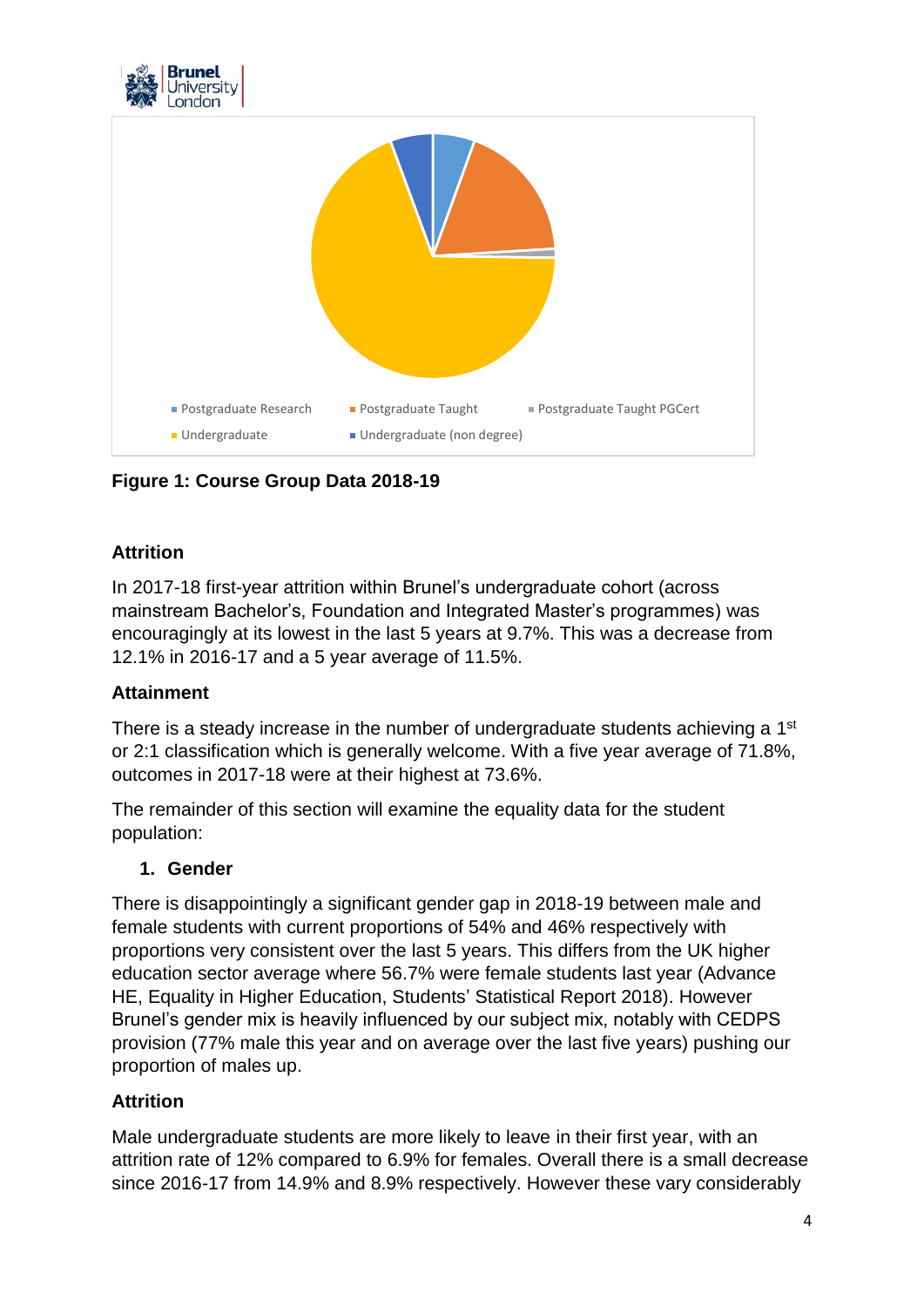

across Colleges and Departments as seen below in Figure 2. There are particularly high attrition rates for male students in the Departments of Economics and Finance, Mathematics and Mechanical and Aerospace Engineering. There is also high attrition rates for male placement students where the gap is 15.2% compared to 8.2% for female students.



**Figure 2: Student attrition by gender and academic department**

## **Attainment**

Both female and male undergraduates are generally continuing to improve in terms of outcomes in both 1<sup>st</sup> and 2:1 classifications with female students achieving slightly higher outcomes. In the last 5 years this has increased from 74.3 % to 79.1% for female students and from 63% to 68.8% for male students. However there was a significant decrease in attainment of these classifications last year for female students in the College of Engineering, Design and Physical Sciences dropping from 81.6% in 2016-17 to 70.7% in 2017-18.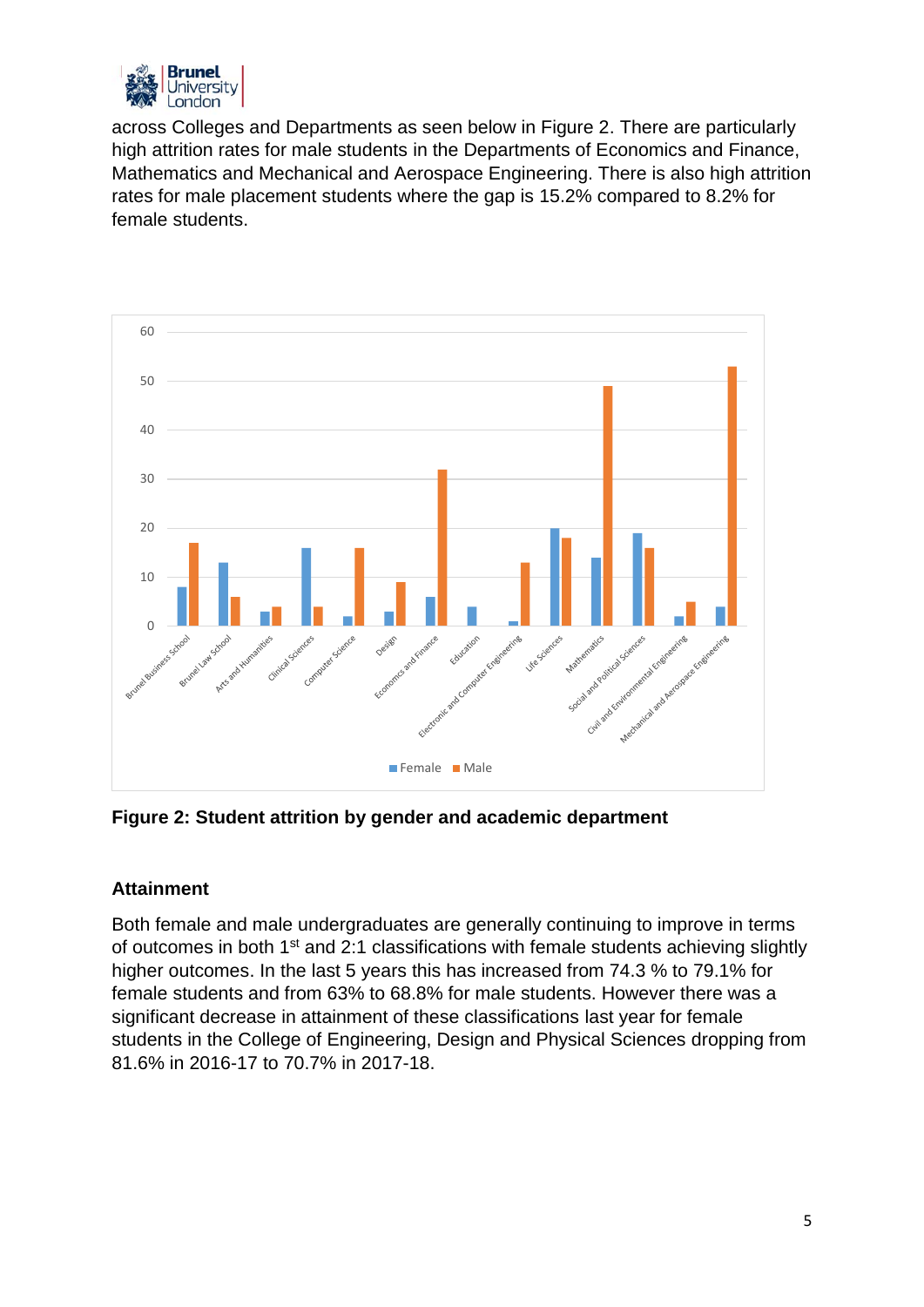

The University continues to have a very diverse student population with 58% of students coming from Black, Asian and minority ethnicities (BAME), an increase from 55.8% in 2017-18. This is considerably higher than the higher sector education average which in 2017-18 was 22.7% (Advance HE, Equality in Higher Education, Students' Statistical Report 2018). Asian and white students are consistently the largest groups across all course types as shown in Figures 3 and 4 below:



**Figure 3: Percentage of student population by ethnicity 2018-19**



**Figure 4: Student population by ethnicity and course type 2018-19**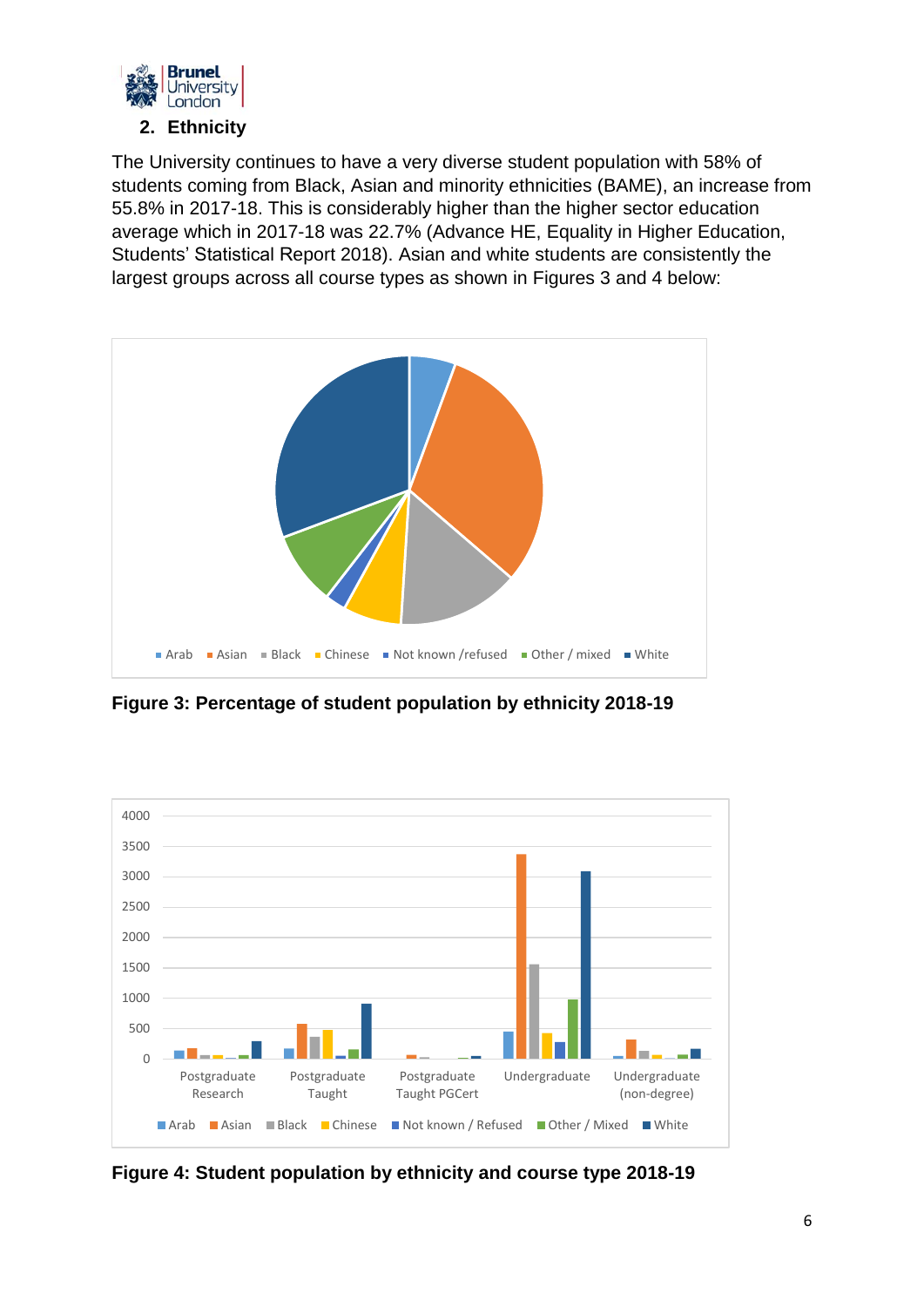

#### **Attrition**

First year undergraduate attrition varies from year to year for different ethnic groups but there is a consistently higher rate among black students, particularly black male students (17.8% in 2017-18). It is also high for males compared to females 6.9% compared to 12% in 2017-18, across all ethnicities, as demonstrated below:



## **Figure 5: Student attrition by ethnicity and gender**

## **Attainment**

BAME undergraduates as a whole continue to achieve fewer 1<sup>st</sup> and 2:1 classifications compared to white students. In 2017-18 this was 67.8% compared to 84.4%. However they are closing the gap compared to 5 years ago when it was 61.8% compared to 79.1%. Outcomes for black students are particularly concerning with only 62.8% achieving a 1<sup>st</sup> or a 2:1 compared to 75.5% among non-black students in 2017-18. For more detail of 2017-18 see Figure 6 overleaf: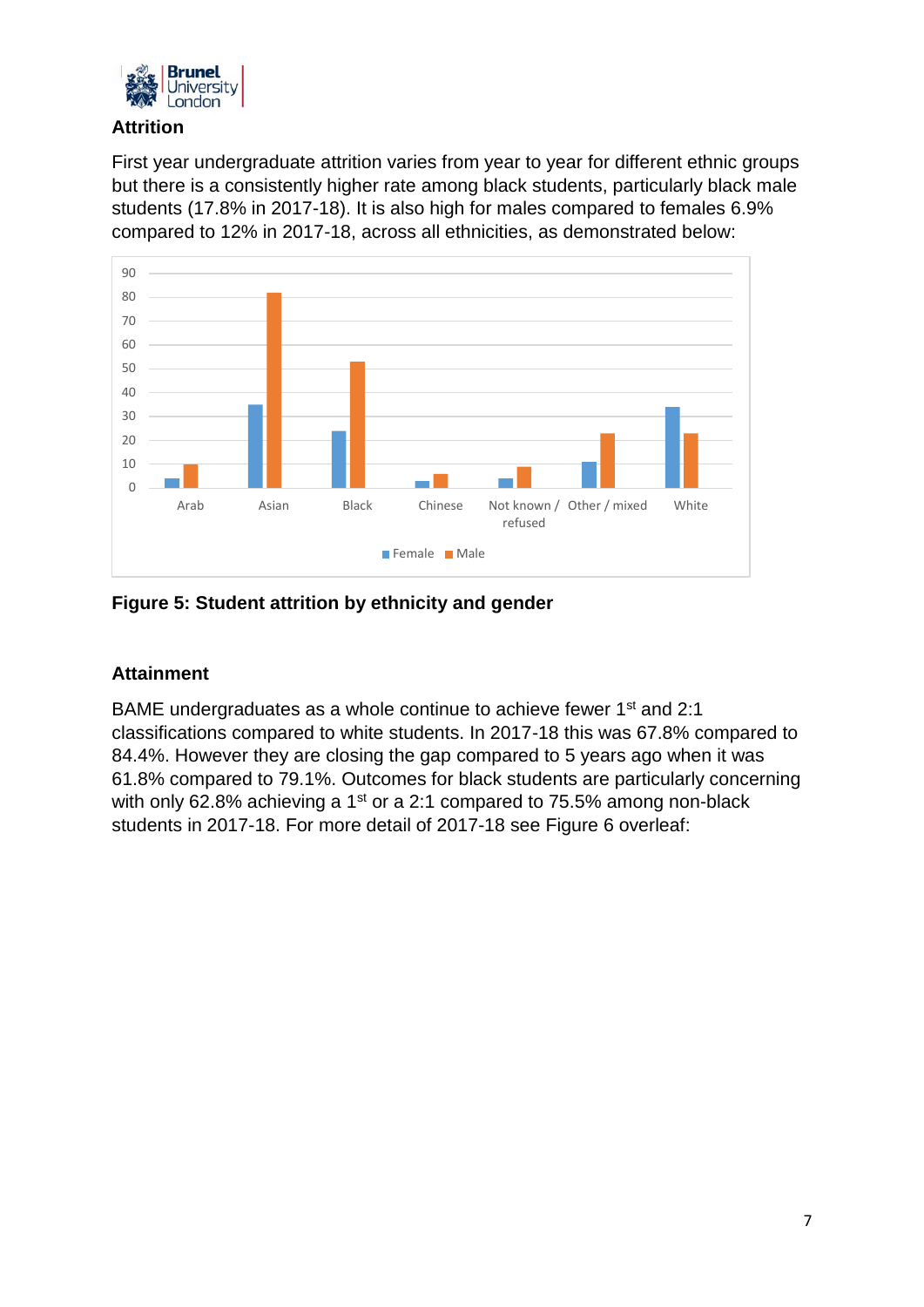



## **Figure 6: Attainment data for 1st and 2:1 classifications by ethnicity for each college 2017-18**

There also continues to be a gap between gender outcomes although this varies between ethnicity and from year to year. However it is consistently most significant for black male students as demonstrated in Table 1 below which has the breakdown by percentage and the total student population for 2017-18 and for the 5-year period:

|                |               | 2017-18    |                | 5-year total |                |  |  |
|----------------|---------------|------------|----------------|--------------|----------------|--|--|
|                |               | Percentage | <b>Student</b> | Percentage   | <b>Student</b> |  |  |
|                |               |            | Total          |              | Total          |  |  |
| Arab           | <b>Female</b> | 60.9%      | 23             | 70.9%        | 83             |  |  |
|                | <b>Male</b>   | 46.2%      | 52             | 49.8%        | 104            |  |  |
| <b>Asian</b>   | <b>Female</b> | 75.5%      | 273            | 75.1%        | 423            |  |  |
|                | <b>Male</b>   | 65.0%      | 314            | 63.7%        | 1198           |  |  |
| <b>Black</b>   | <b>Female</b> | 70.9%      | 148            | 67.8%        | 662            |  |  |
|                | <b>Male</b>   | 54.0%      | 137            | 53.7%        | 409            |  |  |
| <b>Chinese</b> | <b>Female</b> | 68.8%      | 32             | 54.8%        | 143            |  |  |
|                | <b>Male</b>   | 63.8%      | 47             | 44.8%        | 116            |  |  |
| Not known      | <b>Female</b> | 88.9%      | 18             | 76.3%        | 87             |  |  |
| / refused      | <b>Male</b>   | 80.0%      | 25             | 65.8%        | 106            |  |  |
| Other /        | <b>Female</b> | 81.3%      | 75             | 78.8%        | 390            |  |  |
| mixed          | <b>Male</b>   | 66.7%      | 69             | 66.5%        | 296            |  |  |
| White          | <b>Female</b> | 87.5%      | 312            | 85.1%        | 1688           |  |  |
|                | <b>Male</b>   | 81.3%      | 358            | 79.3%        | 1823           |  |  |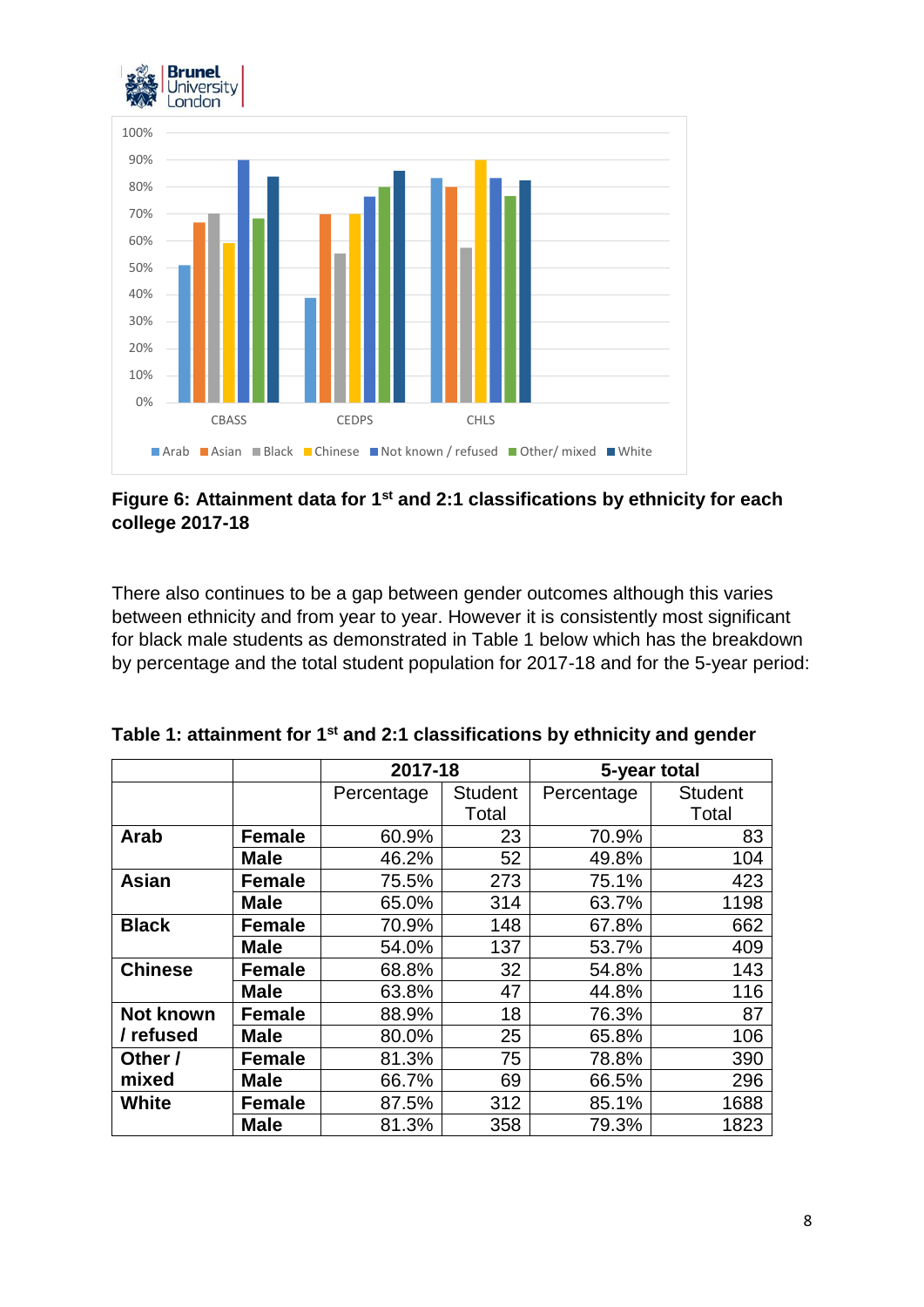

The majority of students at Brunel are aged between 18 and 20 years and described as young. In 2018-19 90.5% of undergraduates are <21 compared to 8.7% post graduates. 40.2% of post graduates are aged 21 -25 which is an increase from 36.4% in 2017-18 and 41.4% are aged 25-39 which is a slight decrease from 41.4% in 2017-18. See Figure 7 below for current student population by age:



**Figure 7: Student population by age 2018-19**

# **Attrition**

In 2017-18 there was a slightly higher rate of first year attrition for mature compared to young undergraduates, 10.6% to 9.6% but this is not significant and the year before it was slightly higher for young students with rates of 11.1% and 12.3% respectively. However there are some more significant patterns among specific groups; after excluding international students (who tend to be slightly older on entry). Home fee-status students aged 21-24 have notably higher attrition (13.4% in 2017- 18 and a 5-year aggregate of 14.9%) than young Home students (10.3% in 2017-18 and 12.5% over the last 5 years).

# **Attainment**

There has been a gap in outcomes between young and mature students over the last 5 years, with an average of 73.3% compared to 63.3% obtaining 1st and 2:1 degrees. In 2017-18 this gap by age remains at 10% which is a concern. For more detail by College see Figure 8 below: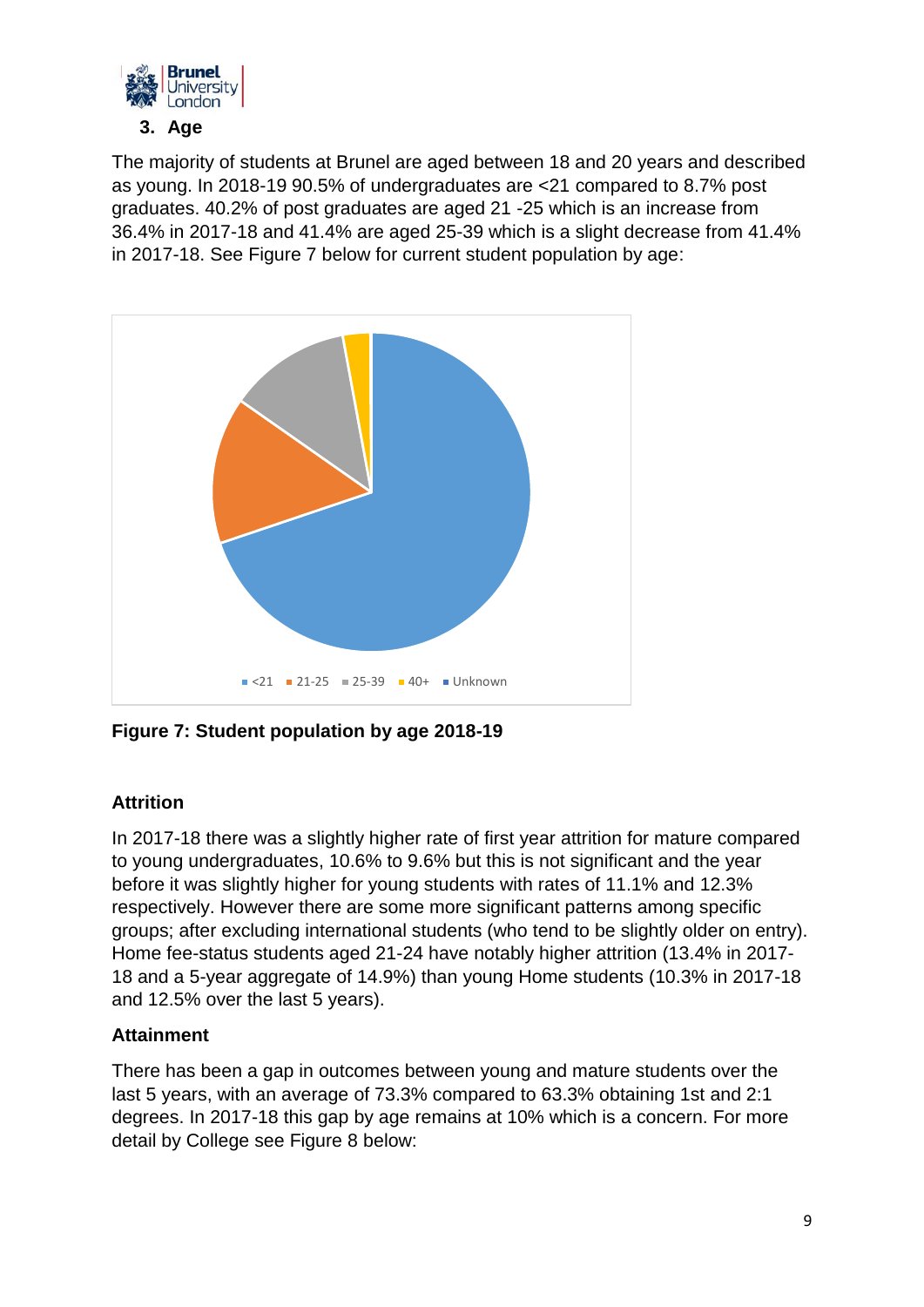



**Figure 8: Attainment data by age per college for 2017-18**

In addition the attainment gap for age and ethnicity is concerning with significant under-performance by BAME mature students as shown in the table below:

|                |               | 1st   | 2:1   | 2:2   | 3 <sup>rd</sup> | Ord   | <b>Total</b><br>student |
|----------------|---------------|-------|-------|-------|-----------------|-------|-------------------------|
|                |               |       |       |       |                 |       | population              |
| Arab           | Young         | 17.6% | 38.2% | 27.9% | 13.2%           | 2.9%  | 285                     |
|                | <b>Mature</b> | $0\%$ | $0\%$ | 85.7% | 14.3%           | $0\%$ | 41                      |
| <b>Asian</b>   | Young         | 19.2% | 51.9% | 22.2% | 2.8%            | 3.9%  | 3,063                   |
|                | <b>Mature</b> | 21.6% | 35.3% | 31.4% | 55.9%           | 5.9%  | 381                     |
| <b>Black</b>   | Young         | 15.5% | 50.6% | 25.1% | 2.9%            | 5.9%  | 1,423                   |
|                | <b>Mature</b> | 8.7%  | 37.0% | 41.3% | 10.9%           | 2.2%  | 315                     |
| <b>Chinese</b> | Young         | 16.4% | 49.2% | 21.3% | 11.5%           | 1.6%  | 395                     |
|                | <b>Mature</b> | 11.1% | 55.6% | 22.2% | $0\%$           | 11.1% | 125                     |
| Not known      | Young         | 22.5% | 60.0% | 17.5% | $0\%$           | $0\%$ | 230                     |
| / refused      | <b>Mature</b> | 66.7% | 33.3% | $0\%$ | $0\%$           | $0\%$ | 45                      |
| Other /        | Young         | 21.1% | 53.9% | 18.8% | 1.6%            | 4.7%  | 816                     |
| mixed          | <b>Mature</b> | 18.8% | 50.0% | 31.3% | $0\%$           | $0\%$ | 124                     |
| <b>White</b>   | Young         | 39.3% | 45.5% | 11.7% | 2.1%            | 1.4%  | 3,646                   |
|                | <b>Mature</b> | 38.8% | 41.8% | 15.3% | 2.0%            | 2.0%  | 637                     |

**Table 2: attainment for student outcome by ethnicity and age for 2017-18**

# **4. Disability**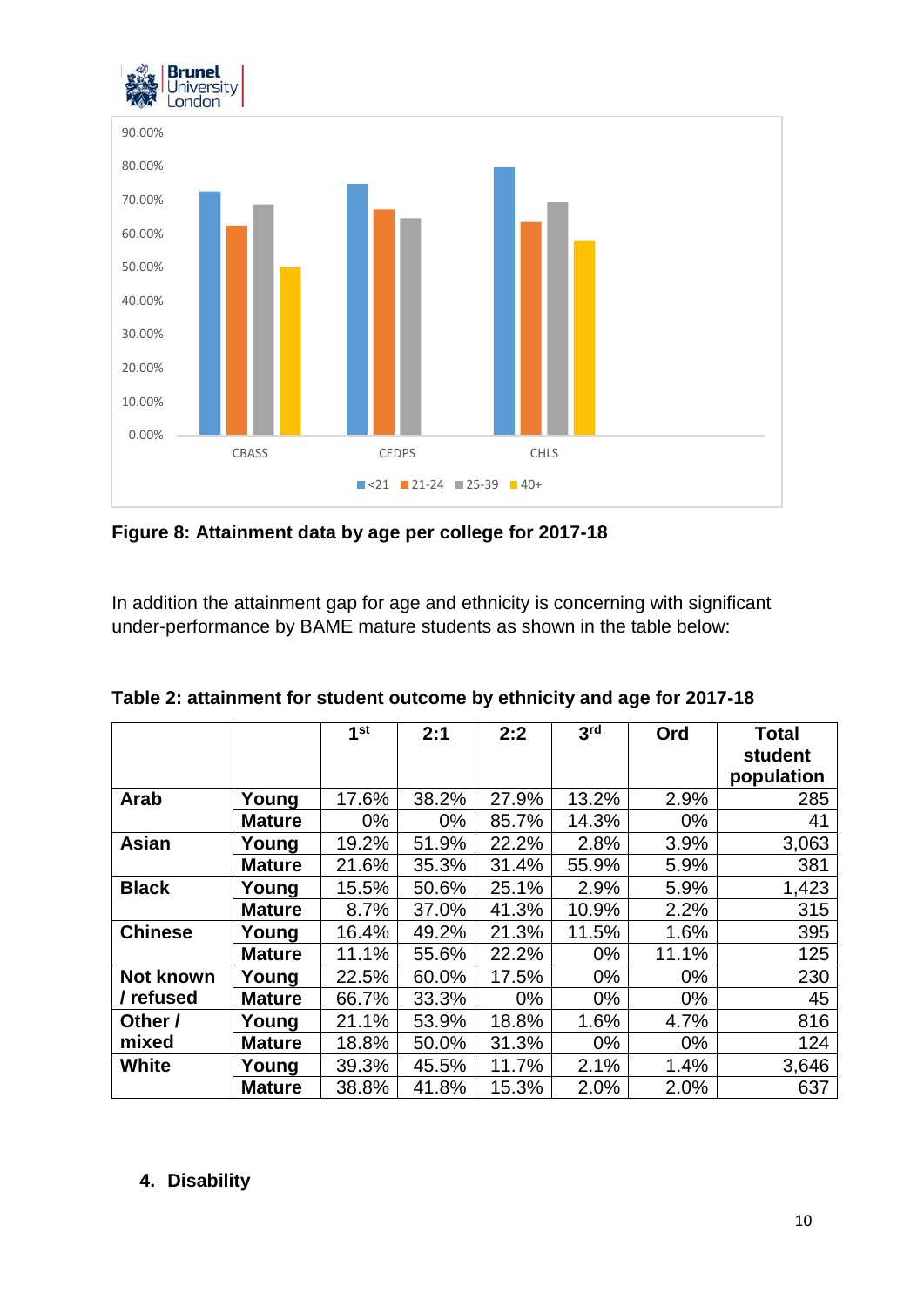

10.5% of our students had a declared disability in 2018-19 which is in line with the previous year and compares to a 5-year average of 9.5%. This is higher within the undergraduate population at 11.2% and slightly lower in the postgraduate population at 9.3%. However the total figure is still lower than the UK average in higher education which was 12.0% in 2017 -18 (Advance HE, Equality in Higher Education, Students Statistical Report 2018).

Students who chose to can declare a disability although there are likely to be more within the population who chose not to. These include a wide range of conditions including physical impairments, mental health and learning difficulties. There is no obligation for them to declare a disability although if they do the University can work to ensure that the appropriate support is put in place. The three with the highest population represented are learning difficulty, mental health conditions and a long standing illness or health condition. Whilst students with learning difficulties have remained very consistent over the last 5 years, we can see that the other two have increased significantly particularly students with mental health conditions as demonstrated by Table 3 below:

| <b>Disability</b>                 | 2014-15 | 2015-16 | 2016-17 | 2017-18 | 2018-19 |
|-----------------------------------|---------|---------|---------|---------|---------|
| <b>Learning difficulty</b>        | 590     | 579     | 595     | 591     | 592     |
| <b>Mental Health conditions</b>   | 152     | 161     | 232     | 314     | 397     |
| Long standing illness or          | 111     | 121     | 156     | 169     | 176     |
| health condition                  |         |         |         |         |         |
| <b>Other disability</b>           | 103     | 97      | 91      | 112     | 116     |
| <b>Multiple disabilities</b>      | 48      | 69      | 80      | 91      | 96      |
| Social / communication            | 38      | 38      | 48      | 60      | 63      |
| impairment                        |         |         |         |         |         |
| <b>Wheelchair / mobility</b>      | 52      | 41      | 41      | 48      | 41      |
| Deaf or partial hearing           | 16      | 26      | 39      | 36      | 35      |
| <b>Blind or partially sighted</b> | 14      | 19      | 18      | 19      | 23      |

## **Table 3: student population by type of disability 2018-19**

## **Attrition**

Among undergraduates, disability does not have any significant impact on attrition rates. For 2017-18, first-year attrition was 9.8% among disabled students compared to 9.7% among non-disabled, whilst on a five-year basis disabled students have actually shown lower attrition than non-disabled.

## **Attainment**

Undergraduates declaring a disability have actually had better degree outcomes than non-disabled students in each of the last 4 years, with 75.9% achieving 1<sup>st</sup> and 2:1s in 2017-18 compared to 73.3% of non-disabled. See figure overleaf for comparison between disabled and non-disabled students.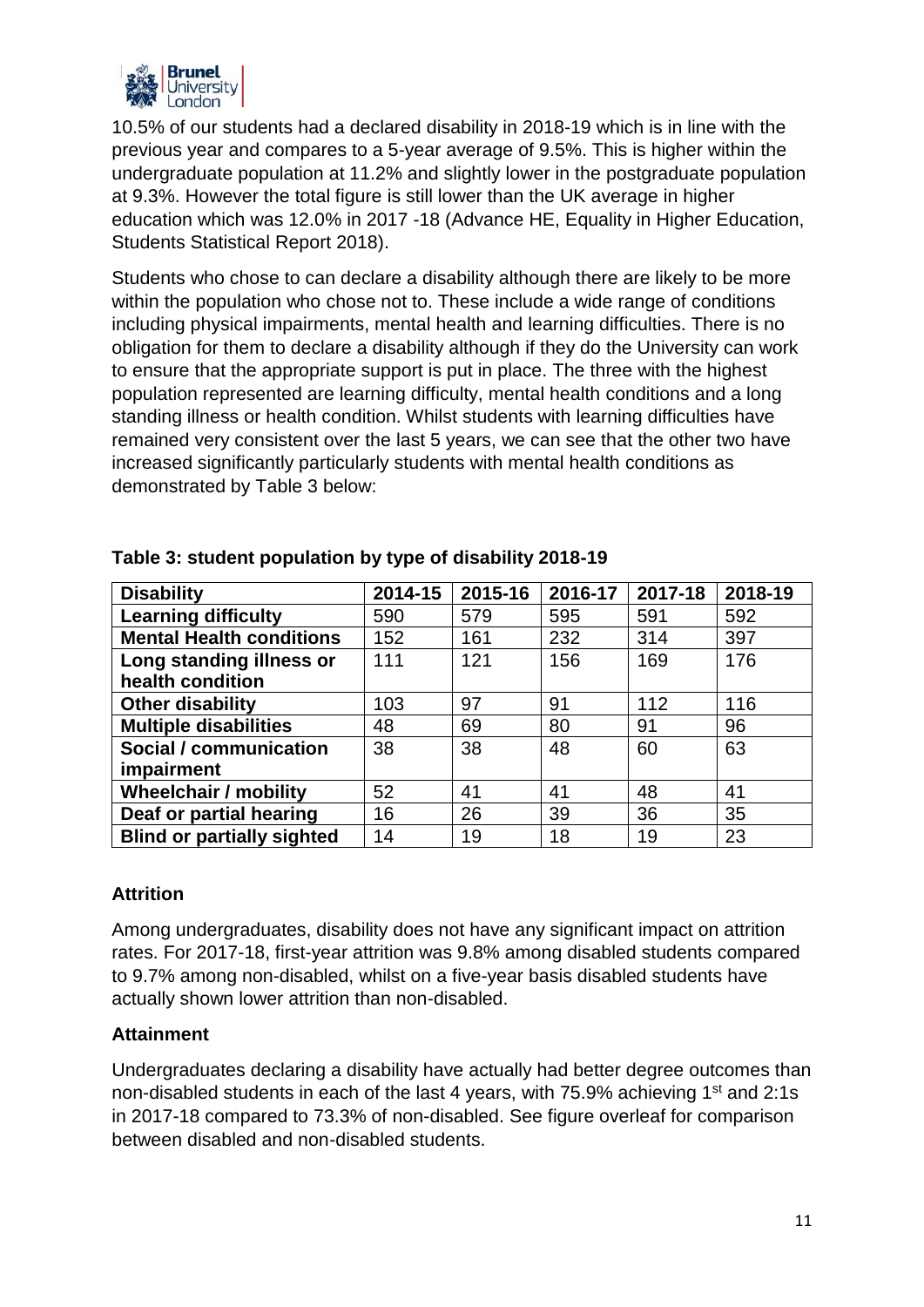



#### **Figure 9: Disabled student outcome data for 2017-18**

However, after excluding international students (less likely both to declare a disability or to obtain a First or 2:1), outcomes look much more similar between disabled and non-disabled Home students – respectively 76.8% and 75.9% obtaining a 1st or 2:1 in 2017-18. Again, while disabled students' outcomes look slightly better, this is not statistically significant. Nevertheless, this equality in outcomes suggests that Brunel's disability support services are proving effective in mitigating the disadvantage that disabled students might otherwise face to obtain good academic outcomes.

#### **5. Sexual Orientation**

Students are asked to self-assess their sexual orientation towards people of the same sex, opposite or different sex or to both sexes. The University only began to more actively seek such data a few years ago, and this report represents the first time we have reported on outcomes against this characteristic. Data quality has improved quite significantly over the last 5 years with the number of students we lack data for decreasing from 4,499 to 169, and small but steadily increasing number of students declaring as bi sexual or gay as demonstrated by the table below:

|                     | 2014-15 | 2015-16 | 2016-17 | 2017-18 | 2018-19 |
|---------------------|---------|---------|---------|---------|---------|
| <b>Heterosexual</b> | 8.196   | 10,394  | 11,236  | 12,235  | 13,034  |
| <b>Bisexual</b>     | 128     | 172     | 221     | 259     | 285     |
| Gay man             | 53      | -71     | 80      | 79      | 91      |
| Gay woman / lesbian | 29      | 31      | 26      | 34      | 44      |

**Table 4: student population by sexual orientation over the last 5 years**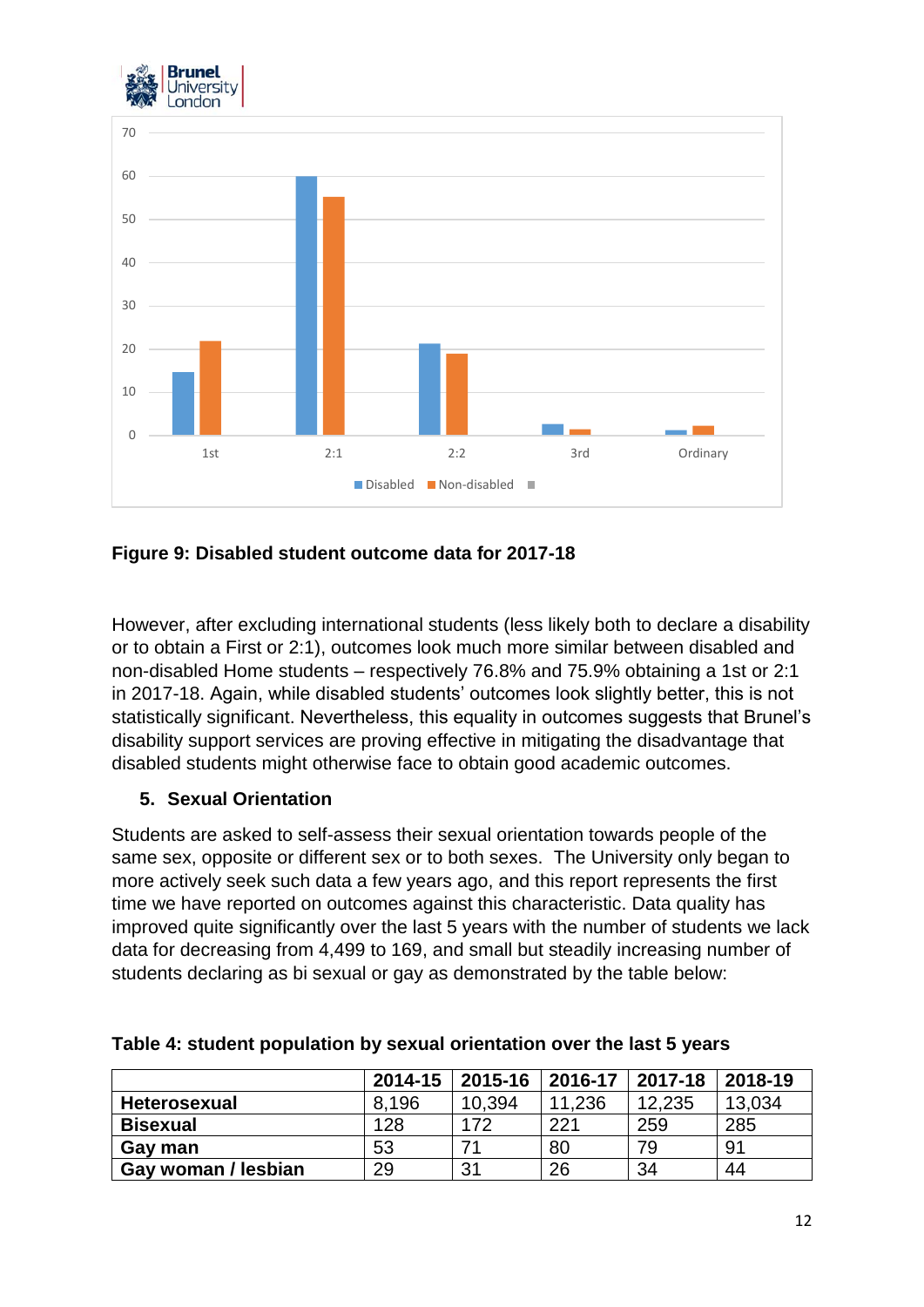

| <b>Missing</b>             | 499<br>4 | .948 | 790 | 326 | 169        |
|----------------------------|----------|------|-----|-----|------------|
| <b>Information refused</b> | 534      | 699  | 673 | 752 | 828        |
| Other                      | 157      | 196  | 202 | 208 | റററ<br>∠د∠ |

Some 652 students identified as LGBT (i.e. gay, bi, other from table above), 4.8% of the population with a declared sexual orientation. Of these, 370 were women (5.9% of women), and 282 were men (3.8% of men). While the proportion of gay women looks markedly low at just 0.6% of the female population, there are higher proportions of women in other LGBT categories – including 72% of those declaring as bisexual last year were women. There is a particularly low absolute number declaring as lesbian which is concerning and further understanding as to why this might be is required such as whether Brunel is not seen as a lesbian friendly or whether they are choosing not to declare their sexuality.

## **Attrition**

Attrition for undergraduates by sexual orientation in 2017-18 was 9.7% for heterosexuals (exactly in line with the university average): better for bisexual and other sexualities at 8.5% and 5.6% respectively; but worse for gay male students at 12.5%. Data for gay women is too limited to draw conclusions from, with just 6 such students in their first year in 2017-18, and previous years looking similar. However the 5-year attrition rate for gay women is 21.2% (7 students out of 33) and whilst numbers are small, this is a rather higher rate which should be carefully monitored in future years.

## **Attainment**

Both gay men and gay women have excellent outcomes with 100% achieving a 1<sup>st</sup> or 2:1 classification in 2017-18 in both cohorts; though based on very small graduate numbers of just n=7 and n=2 respectively. Bisexual students at 67% (from n=21 graduates) are below the university average of 75% but this is not statistically significant.

#### **6. Religion**

Along with a diverse ethnicity, Brunel also has a very diverse population with regards to religion. This is another characteristic for which the University has sought to improve student declaration rates over the last few years; the table below just shows data for the last 3 years, as previous years are rather less complete (e.g. status not known for 4,438 students in 2014-15 compared to just 138 in 2018-19). This report also represents the first time we have reported on outcomes split by religion or belief.

|                  | 2014-15 | 2015-16 | 2016-17 | 2017-18 | 2018-19 |
|------------------|---------|---------|---------|---------|---------|
| <b>Christian</b> | 2,664   | 3,303   | 3,585   | 3,782   | 3,934   |
| <b>Muslim</b>    | 2,060   | 2,773   | 3.139   | 3,605   | 4,031   |
| <b>Hindu</b>     | 628     | 803     | 873     | 1,002   | .146    |

#### **Table 5: Student population by religion over the last 5 years**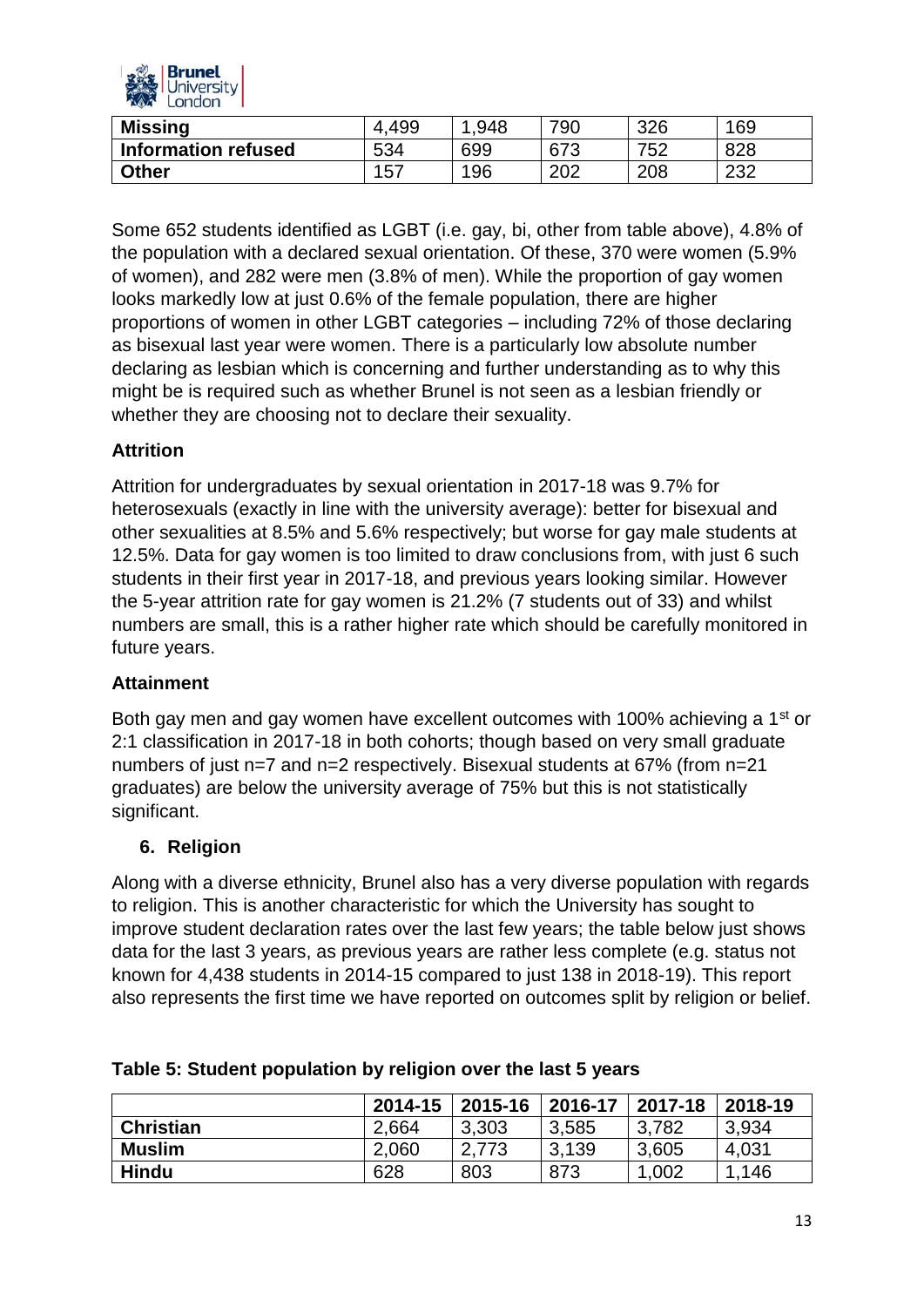

| <b>Sikh</b>                | 259   | 353   | 356   | 403   | 389   |
|----------------------------|-------|-------|-------|-------|-------|
| <b>Buddhist</b>            | 243   | 239   | 216   | 224   | 214   |
| Any other religion or      | 91    | 123   | 131   | 148   | 137   |
| belief                     |       |       |       |       |       |
| <b>Spiritual</b>           | 88    | 112   | 135   | 122   | 121   |
| No religion                | 2,697 | 3,309 | 3,429 | 3,610 | 3,816 |
| <b>Not known</b>           | 4,438 | 1,877 | 717   | 279   | 138   |
| <b>Information refused</b> | 394   | 580   | 608   | 680   | 723   |
| <b>Jewish</b>              | 34    | 39    | 39    | 38    | 34    |

Those declaring as Christian, Muslim or no religion account for 80% of the population both in 2017-18 and on average over the last 3 years. However mixes have been changing within this, and 2017-18 was the first year we have had more declared Muslim than Christian students. It should be noted how few Jewish students we currently attract.

## **Attrition**

There is no significant difference in undergraduate first year attrition per religion with Muslim students very slightly higher at 9.8% compared to the average of 9.7%, and students with no faith having slightly lower attrition at 8.6%. The two groups where attrition is higher are Buddhist students 14.3% and Jewish students at 22.2%. However these cohorts are much smaller (see numbers in table above) so are not significant.

## **Attainment**

There is a worrying gap in undergraduate degree outcome between Muslim students, Christian students and students with no religion. In 2017-18, some 68.1% of Muslim students achieved a 1st or 2:1 classification compared to 74.3% of Christians and 80.5% of students with no religion. However Christian students' outcomes have fallen more significantly since the year before from 78.4%. Buddhist students also achieve few high classifications at 63.2% although this picture does vary across the University, see Figure 10 below: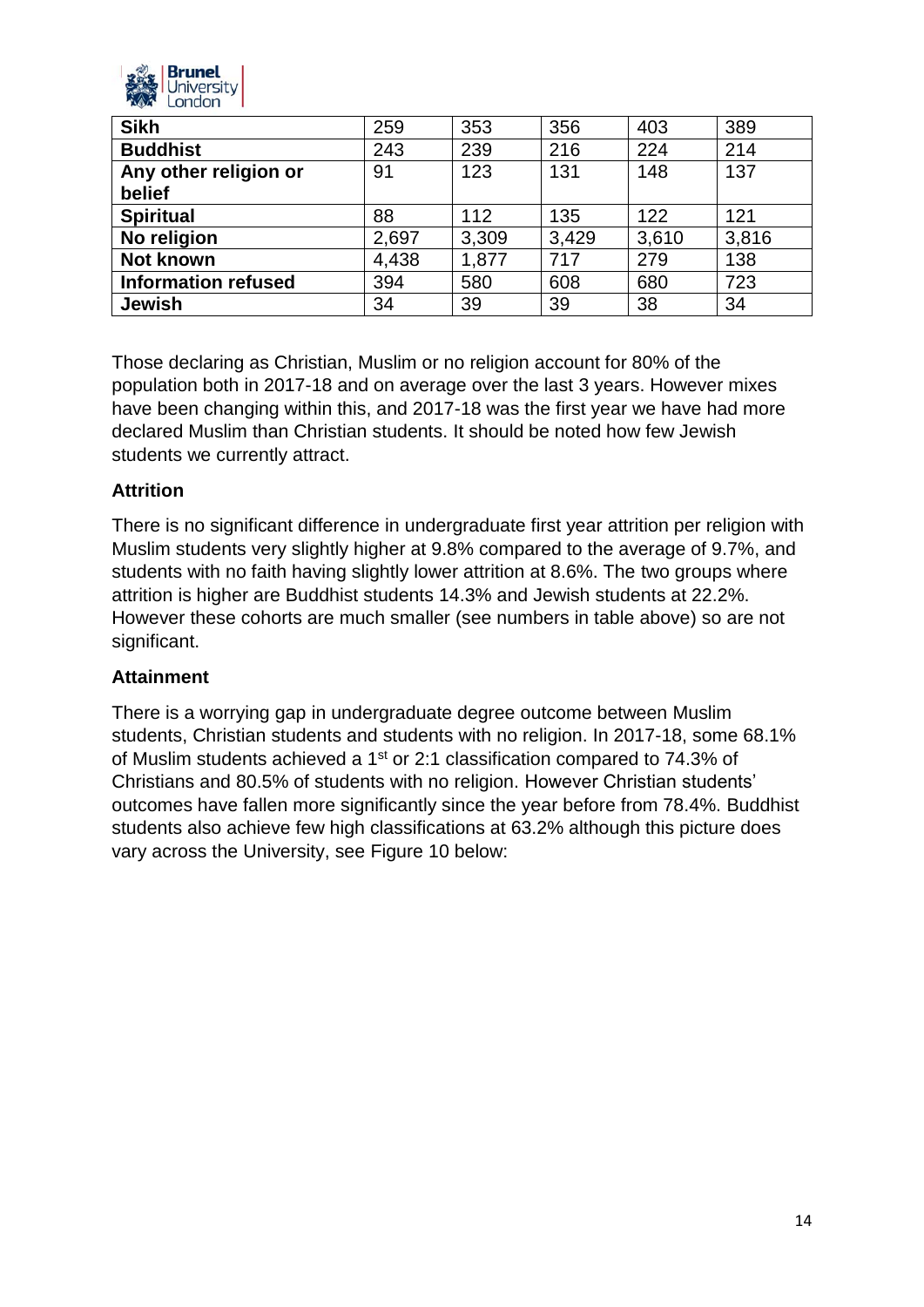



**Figure 10: Student outcomes 1st and 2:1 classification by religion for 2017-18**

# **7. Gender Reassignment**

The University is required to ask students whether they are the same sex as at birth. This data remains completely confidential unless the students chose to inform the University in a formal capacity. Whilst many students in the past have chosen not to provide this data, this is slowly changing: in 2013-14 we had 19 students who disclosed as transgender whilst in 2018-19 we have 79 students who are no longer the same sex as they were at birth. This is an increase from 60 the year before.

## **Attrition**

There is higher than average attrition for transgender students which in 2017-18 was 33%. Whilst the numbers are very small at 10 and therefore not significant, this should be monitored carefully.

## **Attainment**

Outcomes have improved dramatically for the small numbers of transgender students over the last 5 years with an increase from 33.3% achieving a 1<sup>st</sup> or 2:1 classification in 2014-15 to 90.9% in 2017-18. However again, this is based on very small numbers.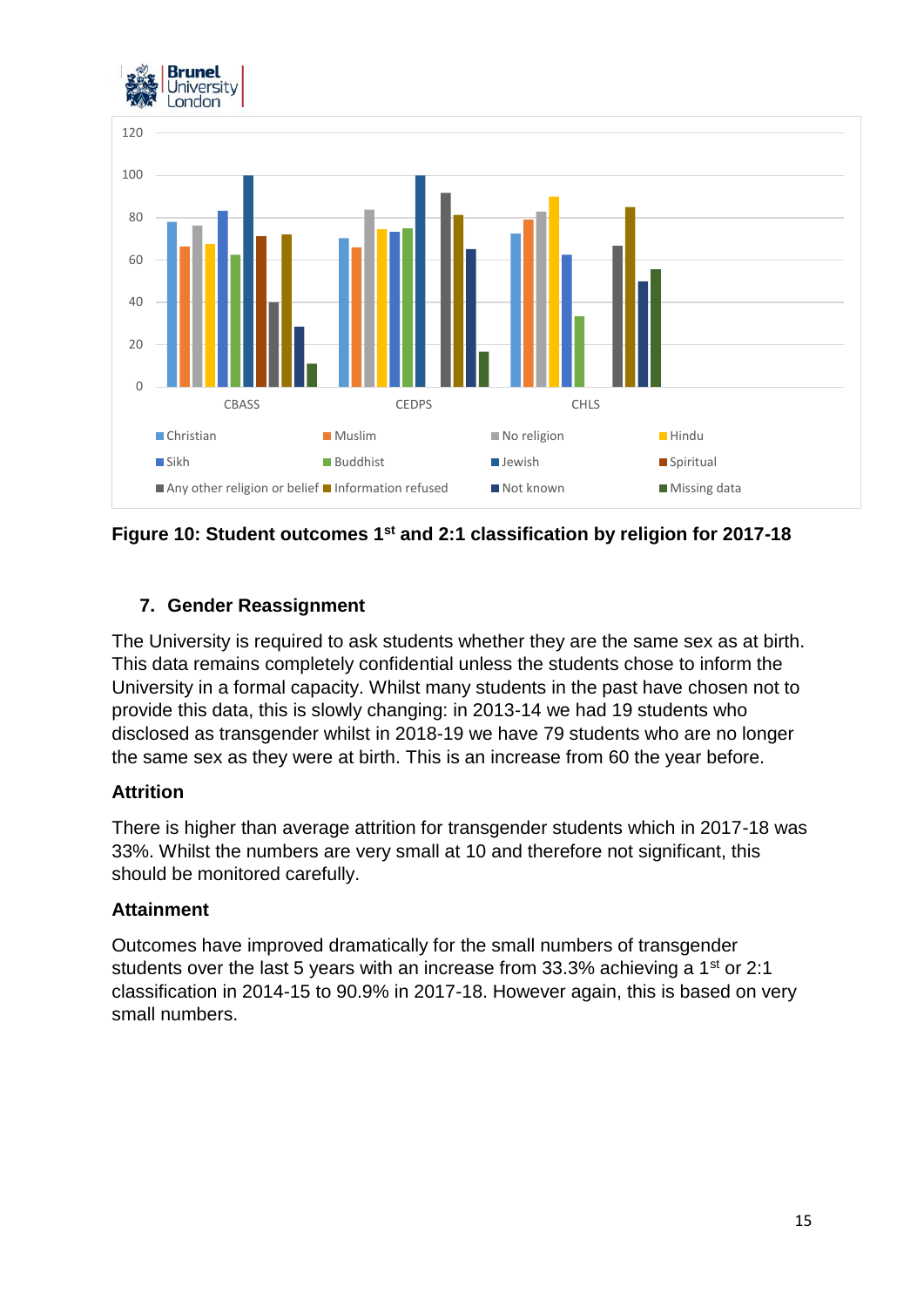

#### **Commentary and Recommendations**

The analysis of the equality data provides some very useful insights into our current population and the rates of student success. Brunel should be very proud and celebrate our diverse student community and their achievements. However it is also apparent that there are various gaps within the population and their outcomes which are worrying and need to be noted and addressed. In terms of the population imbalance the widest gaps are female and mature students.

With regards to the student groups who are not achieving the same outcomes as their cohort, those of most concern are male students, BAME students, Muslim students and mature students.

It is recommended that we build on the strong foundation already created to take positive action to create a more fully inclusive environment where all our students are able to succeed. This should include:

- ensuring that all prospective and current students regardless of their social or cultural background via the University's website and communications channels are aware that they are welcome at Brunel and can have the best quality student experience and reach their full potential.
- extending the work of the Widening Participation and Student Success teams who already develop and deliver interventions particularly focussed on these communities strengthening the numbers and their outcomes such as Urban Scholars Programme, outreach packages, stem activities, specific support for students.
- understanding better why the outcomes for male students, BAME students, Muslim students and mature students are lower than other students, particularly the Muslim students which is a new finding and given they are now the biggest religious group equates for a significant number. It would also be helpful to look at the intersectionality data for ethnicity and religion to further our understanding.
- continuing the development of inclusive curriculums, reading lists, role models etc to ensure that the University's teaching and learning is reflective of our diverse community. For further information on current activities and proposals see Access and Participation Plan. The Athena Swan Scheme is another initiative that also helps to address gender underrepresentation and potential barriers to attainment. Several of the University's departments have and are seeking awards.
- ensuring that the appropriate policies and procedures are in place to support the academic staff to be working with such a diverse population.
- building confidence and skills across the University through training, awareness sessions and campaigns to ensure strong student outcomes across the whole student populations.
- continuing to review and monitor our student population. In the future this should include analysis of the postgraduate students' outcomes and more detailed comparison with national and sector data.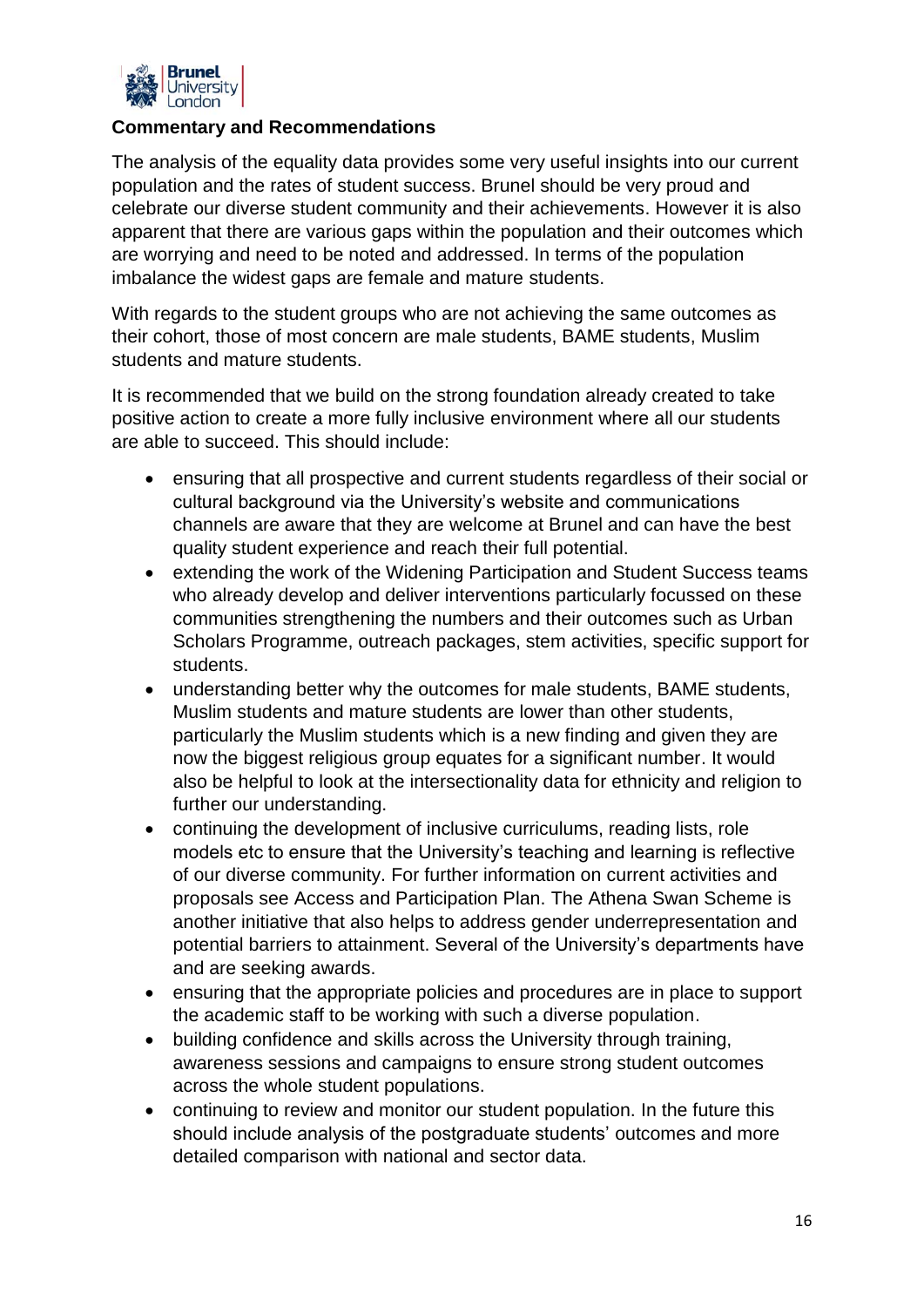

## **Current Equality and Diversity Activity**

The University's student equality and diversity activity was delayed this year with the departure of the former manager in spring 2018. The new Student Equality and Diversity Manager took up her role in late October 2018. Her primary role is to ensure that the University meets its statutory and legal equality duties and all students are able to study, work, relax and socialise free from prejudice, discrimination, bullying and harassment. The aim is to proactively advance equality and inclusive practice throughout the campus environment and ensure that equality of opportunity is at the heart of our education provision and at the core of our student support activities. In practice this involves the provision of guidance and advice to staff across the university about student related equality and diversity matters, ensuring the University meets its legal duties and that equality and diversity is embedded in relation to the student experience. It includes keeping policies, procedures and codes of practice in relation to student equality and diversity updated and supporting the University independently to resolve queries and provide advice and guidance on procedures and related issues.

Early priorities have focussed on the following:

**Transgender students**: Over recent years it has become apparent that Brunel did not have a policy or guidance for transgender students. This was resulting in insufficient levels of knowledge and confidence around this student community across the University often leading to inconsistent and ill-informed practice towards trans\* students. Also very worryingly there are anecdotally high levels of bullying, abuse and harassment towards these students on campus. We have now developed a new policy for transgender students in collaboration with trans\* students and staff across the University which will provide a framework for how the University will support students who express their gender identity differently to their sex at birth. The policy was launched by the Provost at the end of March 2019 and we hope that it will provide support for how the University community will meet its legal requirement to ensure these students are treated fairly and equally, and have the same opportunity to reach their full potential and to have a good student experience at Brunel. It should be noted that there is quite an extensive implementation plan to be able to achieve this and ensuring that the University's procedures, practice and systems are compliant will be a priority over the coming months.

**Sexual Violence and Harassment**: Universities UK published a report Changing the Culture in autumn 2016 following the work of a taskforce which had examined violence against women, harassment and hate crime particularly prioritising issues of sexual violence and harassment. They recognised that the potential impact of any such incident on a student may be so serious in nature that universities must be equipped to respond effectively and engage in prevention initiatives. UUK made a set of wide ranging recommendations with key aspects including senior leadership, institution wide approach, prevention and response. Brunel took this issue very seriously and over the last couple of years, including developing the "report and support" portal, first responder training and shortly to be launched online module for staff. However there is more still to do. We have set up a new working group to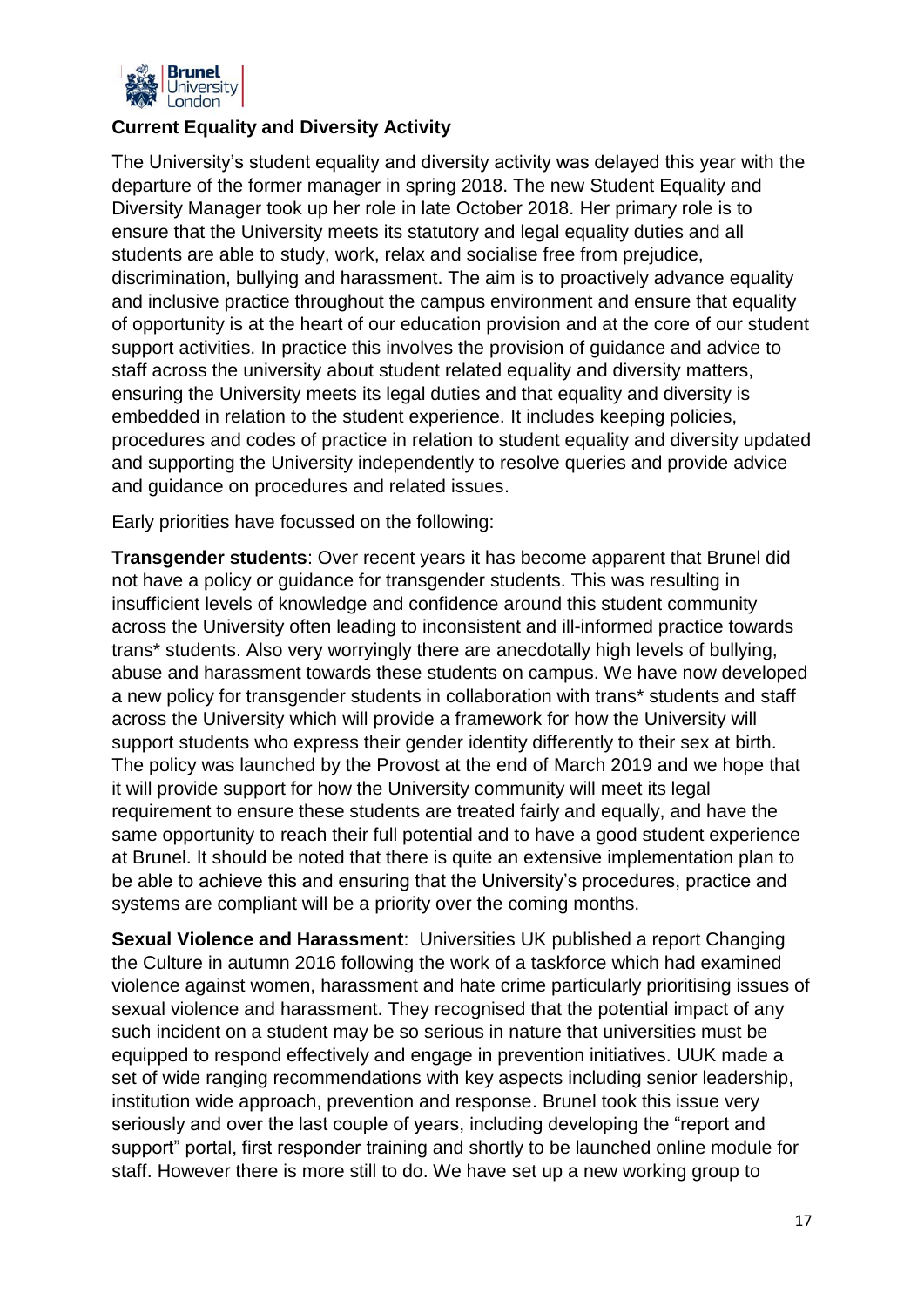

ensure we have considered and met all UUK's recommendations and the first priority is to develop a policy on sexual violence and harassment. In the meantime we have produced a policy statement on this issue.

**Dignity at study**: Our current policy, which was designed to support students in incidences of bullying and harassment, has not been revised since 2013. It has increasingly become out of date and not fit for purpose. Students are struggling to access it or find it helpful and staff are finding it difficult to navigate with out of date systems and therefore finding it increasingly hard to support their students appropriately during these difficult incidents. We have held a couple of focus groups ahead of reshaping the policy and are now rewriting it to make it applicable and user friendly for our current student population.

**Awareness and Training:** A key part of the student equality and diversity agenda is to raise its profile through training sessions, initiatives, events and presentations across the whole university community. Notable activity this year has included contributing to events organised by the Student's Union with talks at the Rugby Club Conference in January, a workshop as part of LGBT history month in February and contributing to a panel at the Women in Leadership Conference in March; and speaking at a Widening Access Awareness Day for future students with disabilities. In addition we have developed and delivered training to various groups including for the Graduate School, the GLASS learning day in April and a session with the Student Support and Welfare Team on the new transgender policy with more planned for the rest of the academic year.

## **Commentary and Priorities**

The last 6 months have seen a main focus on beginning updating and development of key policies and procedures that the University urgently requires. It is essential that we have a robust framework to support students who potentially are being treated unfairly and unequally. Due to gaps in staffing in this area over recent years and considerable reprioritisation in the higher education sector, a large backlog of other guidance and policies has accrued that require the same treatment. This has inevitably lead to inconsistent practice across the University and varying levels of awareness and confidence of equality and diversity issues making it very challenging to ensure all students are able to have the best student experience. These include but are not exhaustive:

- Online harassment policy
- Maternity and pregnancy policy
- Policy to support disabled students
- Guidance for young carers
- Student equality and diversity policy
- Guidance on faith and financial loans
- Hate crime policy
- Accessible childcare facilities / breast feeding policy
- Guidance on religious inclusion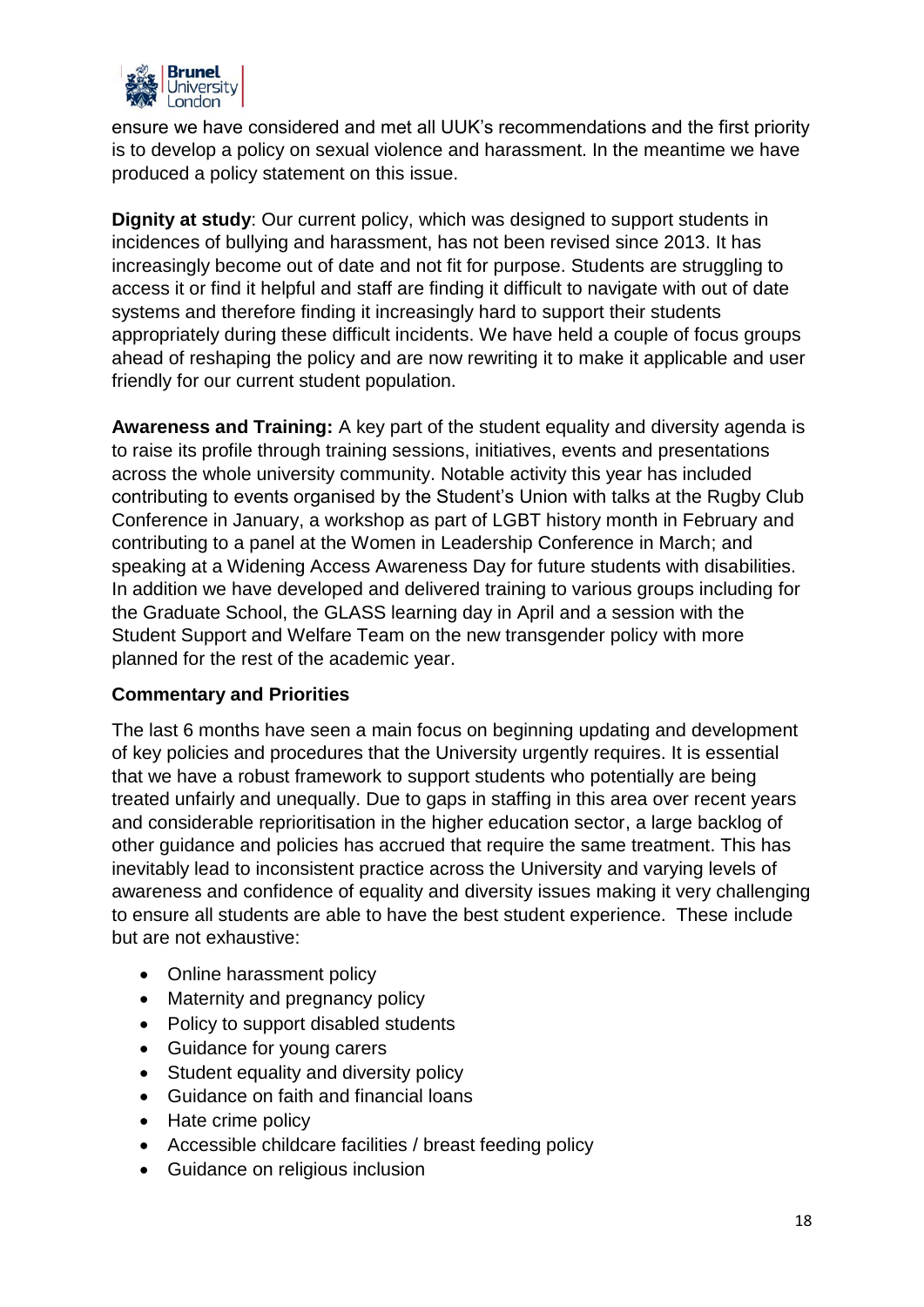

Over the coming months we will prioritise and continue the review and updating process. With a strong policy framework in place we will be able to extend the work on awareness campaigns and training sessions to build knowledge and confidence on equality and diversity across the whole university community.

In addition we are shortly to commence the development of the new Equality and Diversity Strategy for the University as our current one 2015–20 terminates next year. It is intended that this will be bold and inspirational in line with the University's 2030 Vision. Increasingly a whole university approach is required for the equality and diversity work which historically has tended to be split between staff and student issues with different systems and procedures. It is anticipated that the new strategy will provide a robust foundation for all our equality and diversity agenda going forward.

The University has a duty to demonstrate that it has considered equality issues when developing, reviewing or implementing a policy, practice or procedure. The elimination of unlawful discrimination, harassment and victimisation, creation of equality of opportunities and the fostering of good relations are vital aspects of this process. Many institutions including Brunel use the equality impact assessment to do this and whilst it is not a legal requirement, it is widely recognised as a credible and established tool to demonstrate due regard to the public sector equality duty which is required by law. There is currently mixed practice across the University with too many departments neglecting the process completely or only paying it sparse attention. This needs to be addressed promptly through more training and awareness to ensure that the University upholds its Equality Duty at all times.

It has also become evident that whilst having a diverse student population which should be celebrated, this also brings its own particular challenges. We are seeing an increase in bullying and harassment, micro-aggressions and generally unacceptable behaviour as demonstrated by the increase in use of the report and support portal and anecdotal reports. Certain student cohorts seem to be particularly at risk e.g. LGBT students, disabled students and certain faith and ethnic communities. However often they do not use the formal channels to report this behaviour seemingly resigned to this antisocial behaviour. We urgently need to do a piece of work around defining our values and communicating what behaviours and attitudes are acceptable and what are not. This will help us meet the third duty under the equality act to foster good relations between people who share a protected characteristic and those who do not. We have already started reviewing the student charter in conjunction with the Students Union and are planning to develop student training and an awareness campaign for 2019-20.

## **Conclusion**

Analysis of student equality and diversity data and activity continues to provide a vital insight into the student population at Brunel and their levels of success. The aim is to ensure that all students have equal opportunity for success reaching their full potential in an inclusive environment. We recognise that there are currently various groups who are potentially disadvantaged as a result not able to achieve the same outcomes as others and / or who do not have such a quality student experience